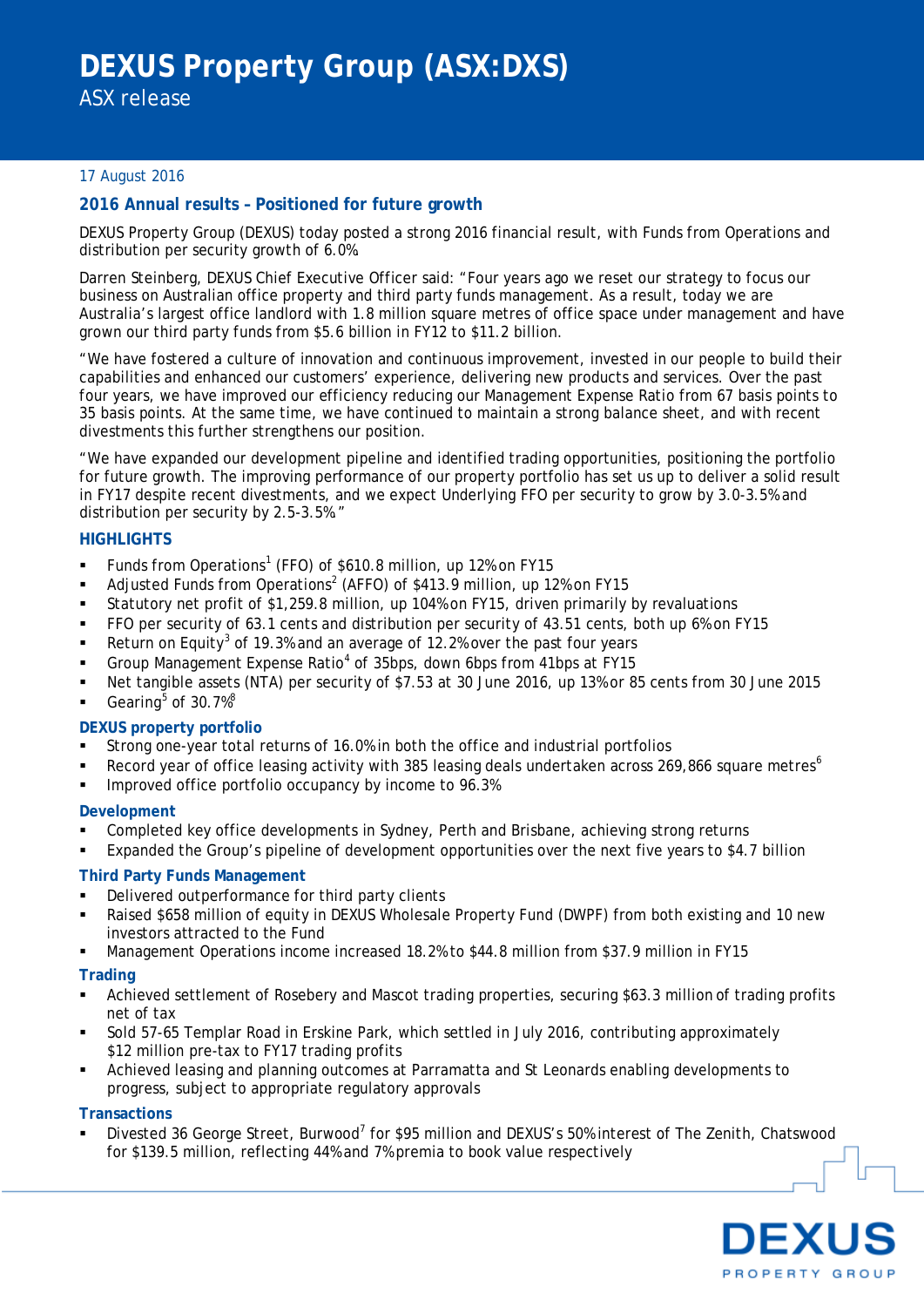ASX release

#### **POST BALANCE DATE ACHIEVEMENTS**

- Entered into an agreement to sell St Hilliers Road, Auburn, expected to contribute approximately \$25 million pre-tax to FY17 trading profits
- Exchanged contracts to sell 108 North Terrace, Adelaide<sup>7</sup> for a gross sale price of \$86.5 million, in line with the property's book value
- Entered into an agreement to sell Southgate Complex, Melbourne for a net sale price of \$578 million, reflecting a 12% premium to book value, to settle across two equal tranches in FY17 and FY18

## **FINANCIAL RESULTS**

DEXUS delivered a 12.2% increase in FFO to \$610.8 million, or 63.1 cents per security, reflecting a 6% increase. The Underlying business excluding trading profits delivered FFO per security of 56.5 cents, up 3.1% on the prior year. The remainder of the FFO increase was achieved through the realisation of \$63.3 million in trading profits (net of tax), up \$20.7 million on the prior year.

Statutory net profit after tax was \$1,259.8 million, an increase of \$641.1 million on the prior year. This movement was driven primarily by the \$814.4 million of net revaluation gains on investment properties, which were \$573.4 million higher than the gains in FY15.

NTA per security increased 85 cents to \$7.53, primarily as a result of investment property revaluation gains.

Distribution per security was 43.51 cents for the 12 months ended 30 June 2016, up 6% on the prior year, with the payout ratio remaining in line with free cash flow. The distribution for the six months ended 30 June 2016 of 20.46 cents per security will be paid to DEXUS Security holders on Wednesday, 31 August 2016.

#### **Capital management**

| Key metrics                         | 30 June 2016 | 30 June 2015 |
|-------------------------------------|--------------|--------------|
| Gearing <sup>5</sup> (look-through) | 30.7%        | 28.5%        |
| Weighted average term of debt       | 5.5 years    | 5.7 years    |
| Cost of debt                        | 4.8%         | 5.2%         |
| Hedged debt <sup>9</sup>            | 64%          | 69%          |

Chief Financial Officer, Alison Harrop said: "We continue to maintain a strong balance sheet, with gearing of  $30.7\%$ <sup>5</sup> expected to reduce to approximately 27% over the next six months post the receipt of proceeds from recently announced divestments.

"We acted on reverse enquiry during the year, securing \$260 million of capital markets debt on average terms of 10.2 years, which assisted in keeping DEXUS's debt duration high at 5.5 years. DEXUS also has minimal short term refinancing requirements and remains within all of its debt covenant limits and target ranges."

## **IOF transaction**

DEXUS remained disciplined in the proposal (Proposal) put forward to acquire all of the units in Investa Office Fund (IOF), which arose in December 2015 as a consequence of an unsolicited approach from the advisers to the Independent Board Committee (IBC) of Investa Listed Funds Management Limited to DEXUS.

At the IOF Unitholder Meeting held on 15 April 2016, the resolution relating to the Proposal was not passed by the requisite 75% of IOF Unitholders, despite having support from the IBC, Independent Expert, Proxy Advisers and a large number of IOF Unitholders, and the transaction did not proceed.

## **PORTFOLIO UPDATE**

## **Valuations and portfolio total returns**

Recent leasing success, combined with comparable market transactions for quality Australian office property with strong tenant covenants, contributed to a \$769.1 million or 9.1% increase in valuations on prior book values across DEXUS's office portfolio. The weighted average capitalisation ratefor the office portfolio tightened 55 basis points from 6.71% at 30 June 2015 to 6.16% at 30 June 2016.

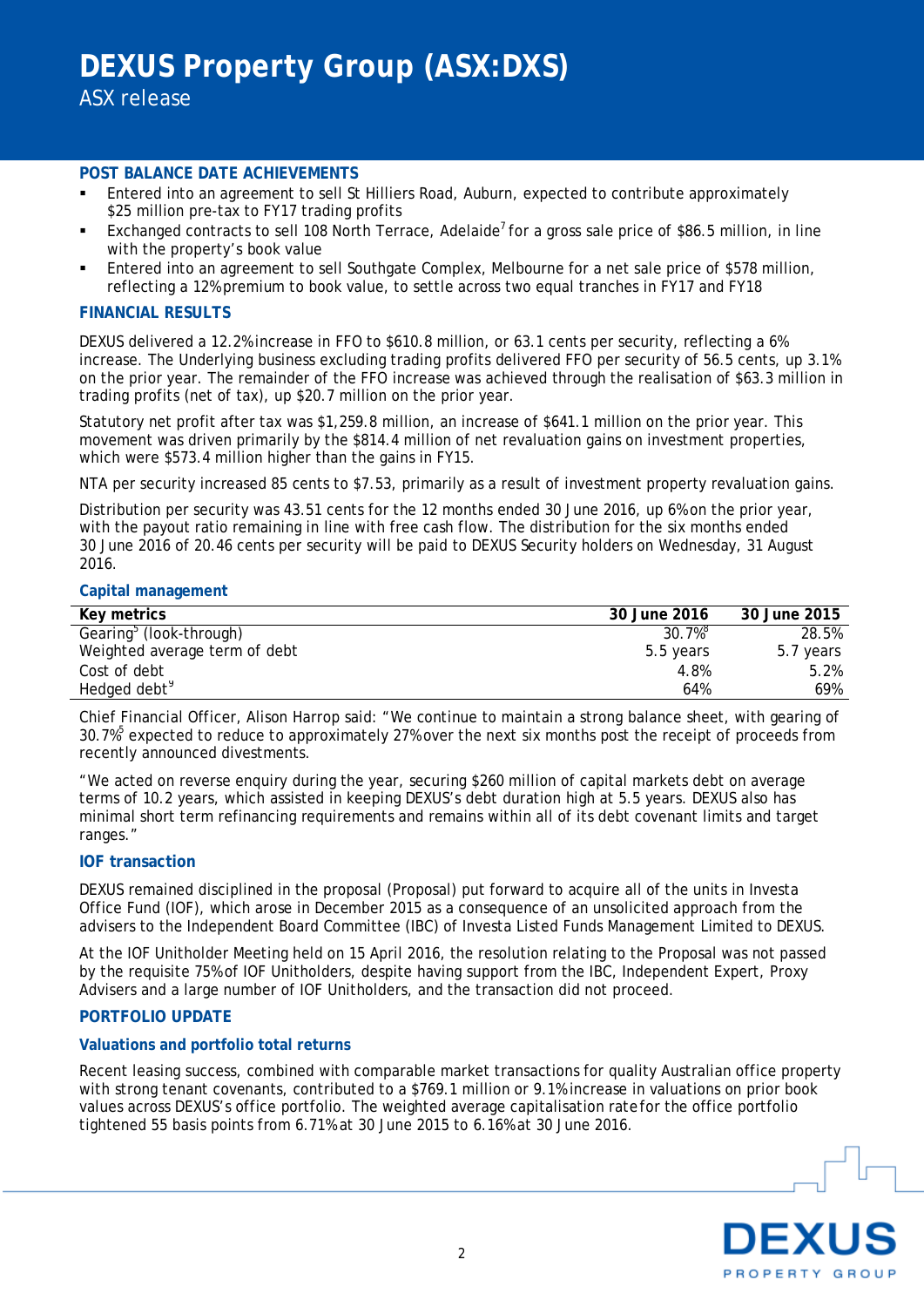Continued strong investment demand for well-located prime quality industrial facilities contributed to a 39 basis point tightening of capitalisation rates across DEXUS's Industrial portfolio from 7.77% at 30 June 2015 to 7.38% at 30 June 2016, resulting in an uplift of \$45.3 million or 2.7% on prior book values.

Darren Steinberg said: "Following strong valuation growth in the first six months of the year, the second half of the year saw further cap rate improvement in line with our expectations. The 'lower for longer' interest rate cycle is expected to underpin demand for quality real estate assets in FY17 and continue to support asset values."

## **DEXUS office portfolio**

| Portfolio value:             | \$9.2 billion                      |
|------------------------------|------------------------------------|
| Total area:                  | 1,562,997 square metres            |
| Area leased during the year: | 269,866 square metres <sup>6</sup> |

| Key metrics           | 30 June 2016 | 30 June 2015 |
|-----------------------|--------------|--------------|
| Occupancy by income   | 96.3%        | 95.3%        |
| Occupancy by area     | 96.3%        | 95.5%        |
| WALE by income        | 4.7 years    | 4.3 years    |
| Average incentive     | 17.7%        | 15.0%        |
| Retention rate        | 62%          | 61%          |
| Total return - 1 year | 16.0%        | 9.6%         |

Kevin George, Executive General Manager, Office and Industrial, said: "We had a record year of leasing across our portfolio with high demand for A-grade space in the Sydney CBD and the flight to quality now filtering through to Premium properties. Our suite strategy and the repositioning of Premium properties, including Grosvenor Place and 1 Farrer Place in Sydney, have enhanced our leasing success across the portfolio, enabling us to capitalise on the demand from small space users and the acceleration in the flight to quality occurring in the Sydney CBD market."

During the year, DEXUS leased 269,866 square metres<sup>6</sup> of office space across 385 transactions. Office portfolio occupancy (by income) increased to 96.3% from 95.3% at 30 June 2015, delivering on the 'above 95%' target set at the start of the year. Office portfolio WALE improved to 4.7 years, driven by the final completion of major developments in Sydney, Perth and Brisbane.

DEXUS maintained tenant retention of 62% and successfully leased 72% of the area vacated during the year, with average downtime of six months across all space vacated. Effective deals represented a lower percentage of total leasing in FY16 compared to FY15, which meant that overall office portfolio incentives rose marginally. An opportunity for DEXUS to further enhance value exists with 59% of FY17 expiries located in the Sydney CBD office market. Office property FFO increased by \$33.9 million, or 6.4% to \$567.2 million underpinned by the acquisition of Waterfront Place Complex, Brisbane, with office like-for-like income increasing by 1.0% compared to FY15.

In FY17, DEXUS will focus on maintaining office occupancy above 96% and is targeting office like-for-like income growth to return to normalised levels of 2-3% (3.5-4.5% excluding 240 St Georges Terrace, Perth).

## **DEXUS industrial portfolio**

| Portfolio value:             | \$1.8 billion                      |
|------------------------------|------------------------------------|
| Total area:                  | 1,284,554 square metres            |
| Area leased during the year: | 204,238 square metres <sup>6</sup> |

| Key metrics           | 30 June 2016 | 30 June 2015 |
|-----------------------|--------------|--------------|
| Occupancy by income   | 90.4%        | 92.4%        |
| Occupancy by area     | 89.3%        | 91.7%        |
| WALE by income        | 4.1 years    | 4.0 years    |
| Average incentive     | 9.5%         | 10.8%        |
| Retention rate        | 32%          | 53%          |
| Total return - 1 year | 16.0%        | 11.3%        |

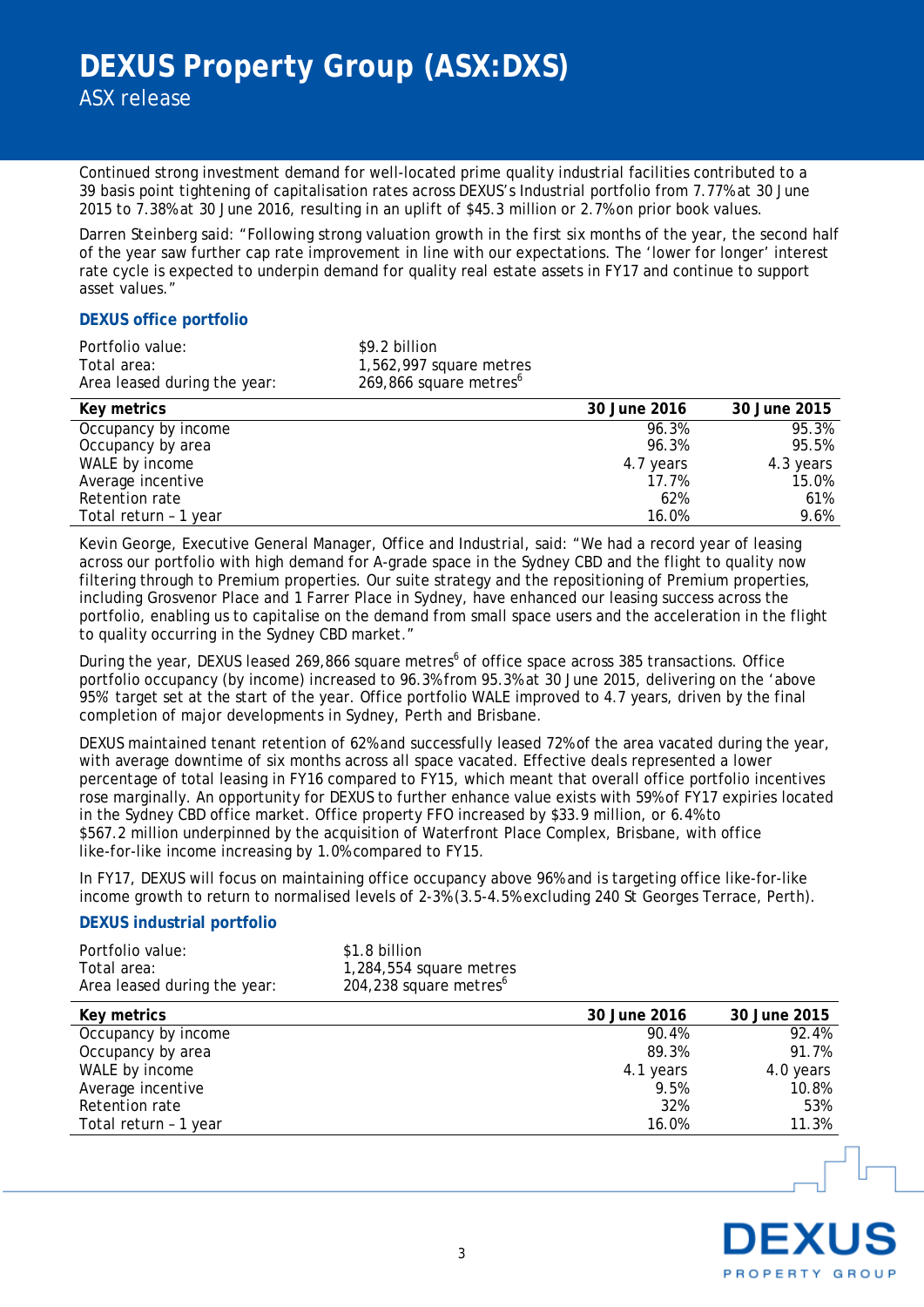ASX release

Kevin George said: "Industrial occupancy was impacted over the year by some large tenant movements, longer downtime and reduced leasing activity, particularly in Melbourne's south east. The Sydney portfolio, however, is performing strongly with occupancy of 95.9%, and industrial demand continues to benefit from solid economic growth in NSW, with increased take-up from sectors such as automotive parts, dairy, health and pharmaceuticals."

During the year, DEXUS leased 204,238 square metres<sup>6</sup> of industrial space across 73 transactions, of which 42 were new leases. Industrial portfolio WALE remained steady at 4.1 years. Average incentives decreased slightly to 9.5%.

Industrial property FFO decreased by \$6.2 million, or 5.5% to \$106.1 million as a result of the sale of Mascot and Rosebery at the start of FY16. In addition, like-for-like income reduced 7.1%, driven by vacancies at Knoxfield, Matraville and Dandenong, coupled with longer downtime. This was partially offset by fixed rental increases across the remainder of the portfolio and the acquisition of Lakes Business Park, Botany.

In FY17, DEXUS will focus on actively managing the industrial portfolio to improve industrial occupancy from current levels and is targeting industrial like-for-like income growth to return to normalised levels of 3-4%.

## **Development**

After completing \$720 million worth of projects on-balance sheet in FY16, DEXUS has replenished the Group pipeline which now stands at \$4.7 billion, of which DEXUS's balance sheet pipeline accounts for \$1.7 billion. Key office developments in Sydney, Brisbane and Perth were all completed during the year with the office space substantially committed or secured by rental guarantees on practical completion. This, along with market cap rate compression, has resulted in the strong returns achieved at these projects.

In FY17 DEXUS will commence the construction of its office development at 100 Mount Street, North Sydney<sup>10</sup>; advance pre-commitments to enable activation of identified office and industrial developments for DEXUS and its third party clients; and continue to progress master planning for developments including the Waterfront Place precinct in Brisbane and an opportunity in the Sydney CBD.

#### **FUNDS MANAGEMENT**

Third party funds under management increased to \$11.2 billion, up 17% from 30 June 2015, driven by acquisitions, developments and revaluations.

DWPF achieved a one-year total return of 14.7%, and outperformed its benchmark over one, three, five and seven years. DWPF was also successful in raising \$658 million of equity from both existing and 10 new investors attracted to the Fund.

The DEXUS Office Partnership portfolio delivered an unlevered one-year total property return of 17.7% and an annualised 14.6% unlevered total property return since inception in April 2014. DEXUS Security holders have received a levered total return of 21.1% per annum, including the initial 14.9% interest in the former Commonwealth Property Office Fund.

Development completions included three key office developments in Sydney, Brisbane and Perth, industrial developments at Greystanes, Richlands and Larapinta and retail refurbishments at Westfield Hurstville and Westfield North Lakes.

Major retail redevelopments commenced at Willows Shopping Centre in Townsville and Westfield North Lakes, and city retail redevelopments at Gateway and Grosvenor Place in Sydney are due for completion in late 2016. Pre-commitments have been secured for new industrial facilities at Quarrywest in Greystanes, with these projects commencing in FY17.

#### **TRADING**

Trading profits of \$63.3 million net of tax were achieved in FY16, which included the settlement of 5-13 Rothschild Avenue and 22-55 Rosebery Avenue, Rosebery and 154 O'Riordan Street, Mascot in July 2015.

DEXUS is well positioned to deliver future trading profits, having identified six priority projects earlier in the year to generate trading profits over the next three years.

Of the priority projects, DEXUS sold 57-65 Templar Road in Erskine Park for \$50 million, which settled in July 2016 and will contribute approximately \$12 million pre-tax to trading profits in FY17.

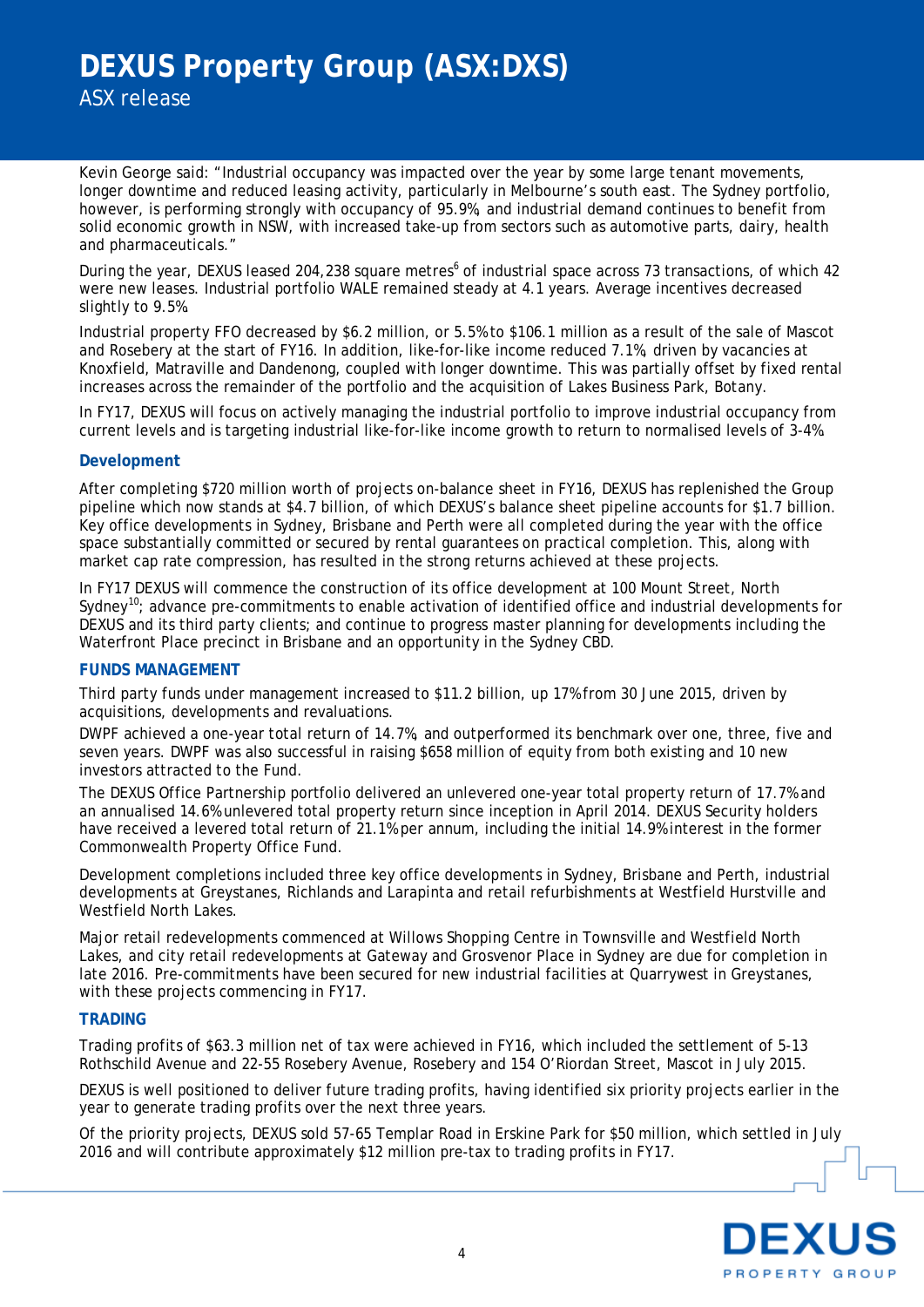Construction commenced at 105 Phillip Street in Parramatta, after securing a 12-year lease with Government Property NSW over 100% of the development, with completion expected in March 2018.

In August 2016, DEXUS entered into an agreement to sell 77-99 St Hilliers Road in Auburn for \$65 million which is expected to contribute approximately \$25 million pre-tax to FY17 trading profits.

In FY17, DEXUS is targeting trading profits of approximately \$45-50 million, net of tax. The Parramatta development will be progressed; the proposed mixed-use development at St Leonards will be de-risked; the remaining priority projects will be further progressed; and DEXUS will continue to focus on the trading pipeline for future years.

## **SUMMARY AND FUTURE FOCUS**

Darren Steinberg said: "As you can see from today's results, our strategy is working.

"We are in a strong position to capitalise on improved conditions along the East Coast CBD office markets, particularly in Sydney, and we have a significant development pipeline with opportunities identified to add value.

"The downward shift in global interest rates together with strong underlying investor demand for quality Australian real estate will continue to underpin future asset valuations. We are focused on capturing market rental growth and managing cash flows by reducing incentives and capex, which will drive future returns.

"Our focus on the customer and excellence in asset management, combined with a strong local knowledge of Australian real estate, will continue to drive long term investment performance.

"This means that we will remain active in leasing, acquiring, developing and recycling properties. Going forward, improved office market conditions combined with our scale in core CBD office markets, which provides valuable customer insights, will contribute to strong performance for our investors and third party clients."

Taking into account recently announced divestments DEXUS's guidance<sup>[11](#page-5-10)</sup> for the 12 months ending 30 June 2017 is:

- 3.0-3.5% growth in Underlying FFO per security
- FFO per security in line with FY16, and
- 2.5%-3.5% growth in distribution per security.

For further information please contact:

| Investor relations |                                                                         | Media relations |                                                                       |
|--------------------|-------------------------------------------------------------------------|-----------------|-----------------------------------------------------------------------|
| Rowena Causley     | T: +61 2 9017 1390<br>M: +61 416 122 383<br>E: rowena.causley@dexus.com | Louise Murray   | T: +61 2 9017 1446<br>M:+61 403 260 754<br>E: louise.murray@dexus.com |

#### **About DEXUS**

DEXUS Property Group is one of Australia's leading real estate groups, investing directly in high quality Australian office and industrial properties. With \$22.2 billion of assets under management, the Group also actively manages office, industrial and retail properties located in key Australian markets on behalf of third party capital partners. The Group manages an office portfolio of 1.8 million square metres located predominantly across Sydney, Melbourne, Brisbane and Perth and is the largest owner of office buildings in the Sydney CBD, Australia's largest office market. DEXUS is a Top 50 entity by market capitalisation listed on the Australian Securities Exchange under the stock market trading code 'DXS' and is supported by more than 31,000 investors from 21 countries. With more than 30 years of expertise in property investment, development and asset management, the Group has a proven track record in capital and risk management, providing service excellence to tenants and delivering superior risk-adjusted returns for its investors. View our new website at www.dexus.com

Download the DEXUS IR app to your preferred mobile device to gain instant access to the latest stock price, ASX Announcements, presentations, reports, webcasts and more.



DEXUS Funds Management Ltd ABN 24 060 920 783, AFSL 238163, as Responsible Entity for DEXUS Property Group (ASX: DXS)